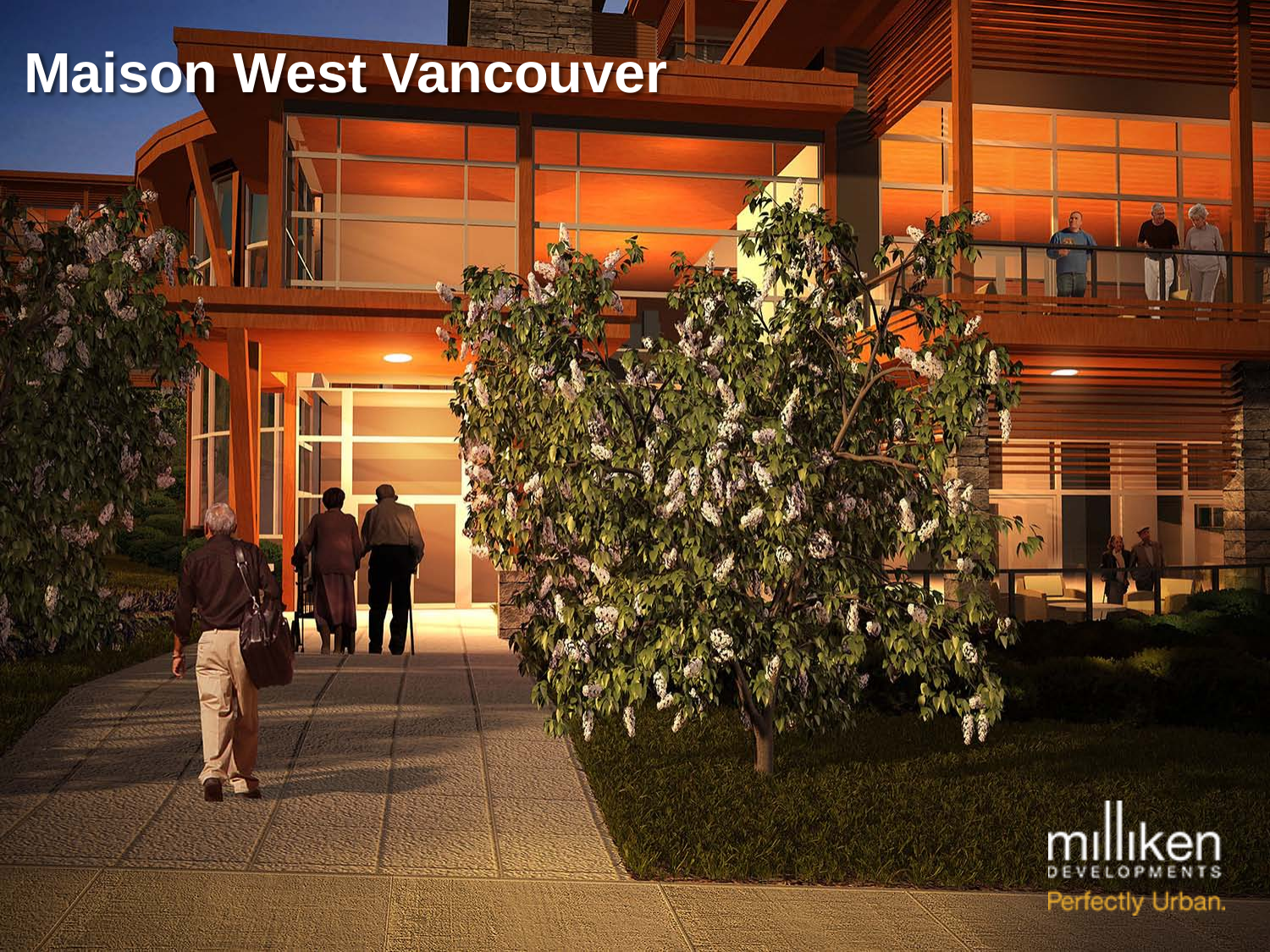## **WHY IS THE NW CORNER OF TAYLOR WAY AND KEITH ROAD A HIGHLY SUITABLE SITE FOR MAISON WEST VANCOUVER?**

- 1. The properties required to assemble this 1.6 acre site were available, and at prices and on terms that make sense, given the need to rezone the properties. Few properties fit these criteria, and none are zoned for a seniors' community.
- 2. The assembled properties are a largely unused corner at a major intersection. The corner is noisy and more suitable for a seniors' community than for single family housing.
- 3. The topography of the property, with a 5 story elevation drop from the backyards of our northern neighbours down to Keith Road, makes it practical to isolate Maison from neighbours.
- 4. Maison can be accessed without driving through the neighbourhood.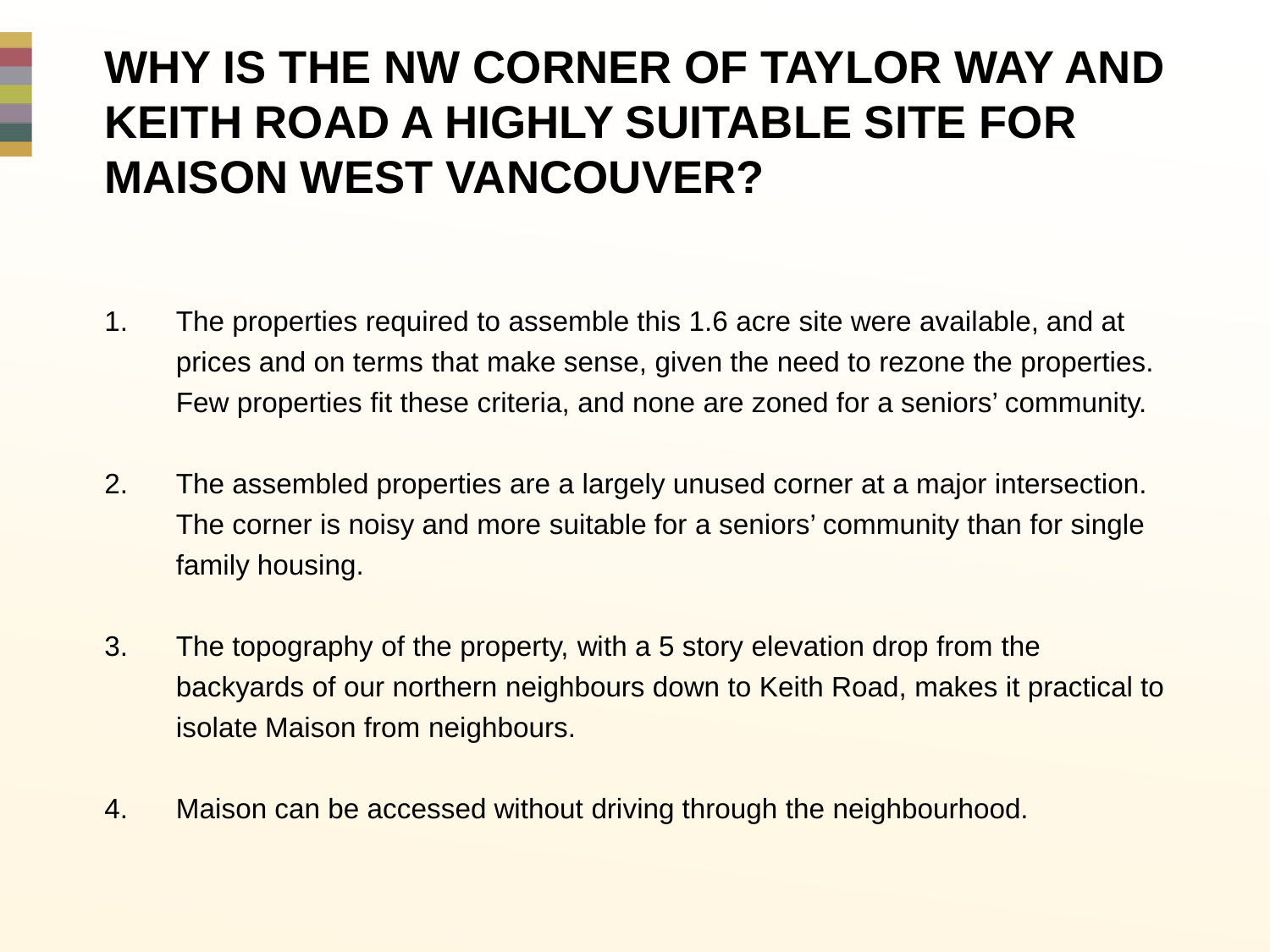- 5. Maison will be readily accessible to the Park Royal Regional Mall for banking, shopping and dining. It will be a convenient place to take Mom or Dad for an outing.
- 6. Maison will be easily accessible to transit, both directly beside Maison on Taylor Way and 2 blocks away on Marine Drive.
- 7. Any property proposed for seniors' care use in West Vancouver will need to go through the same approval process. There are no zoned new properties available in West Vancouver for seniors' care communities.
- 8. Maison will not detract from its neighbourhood. This location is at the periphery of its neighbourhood. Taylor Way and Keith Road is a highly suitable location for a residential community providing for seniors in need of assistance with life. Maison is small when compared with existing West Vancouver seniors' communities. Maison will provide a small portion of the current need in West Vancouver for care for seniors who need physical assistance and for seniors with Alzheimer's and other dementias.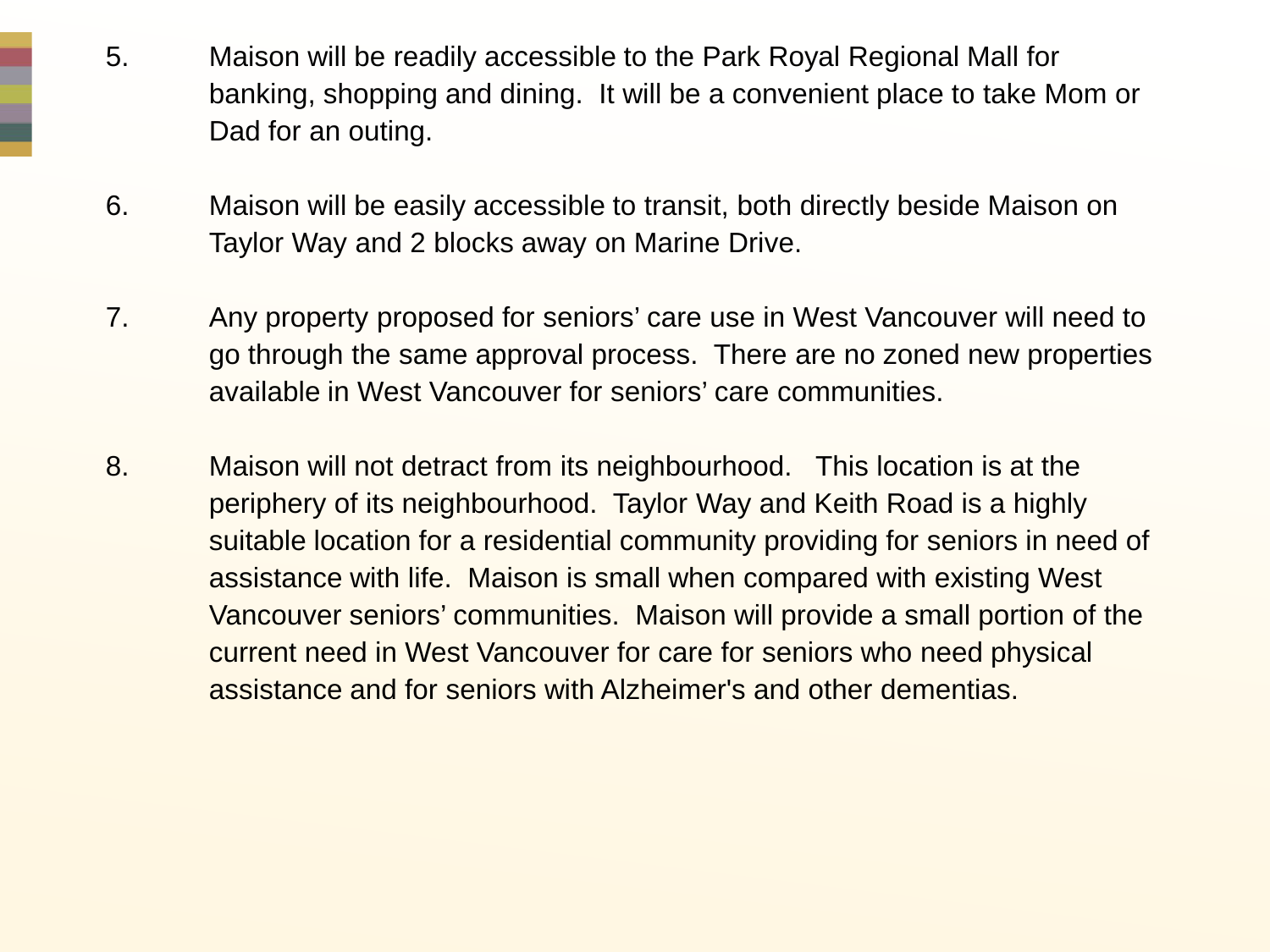## **A REVIEW OF THE FACTS CONCERNING THE NEED FOR MORE SENIORS' CARE IN WEST VANCOUVER**

- 1. Independent living communities provide little or no care for seniors. Maison is not an independent living community. Maison is a seniors' community providing care for seniors who need physical assistance and who suffer from Alzheimer's and other dementias. Assisted living refers to seniors who need physical assistance with bathing, dressing, and eating, for example. Memory care refers to seniors with Alzheimer's and other dementias.
- 2. The CEO of the Alzheimer Society of Canada recently said "Dementia is a ticking time bomb." Alzheimer Society calculations have 1,377 West Vancouver residents suffering from Alzheimer's today. On the entire North Shore there are less than 100 dedicated memory care beds. In Canada today there is a shortage of about 30,000 care beds for seniors with dementia; this shortfall is projected to grow to 157,000 beds by 2038. West Vancouver has a higher percentage of seniors than most Canadian communities.